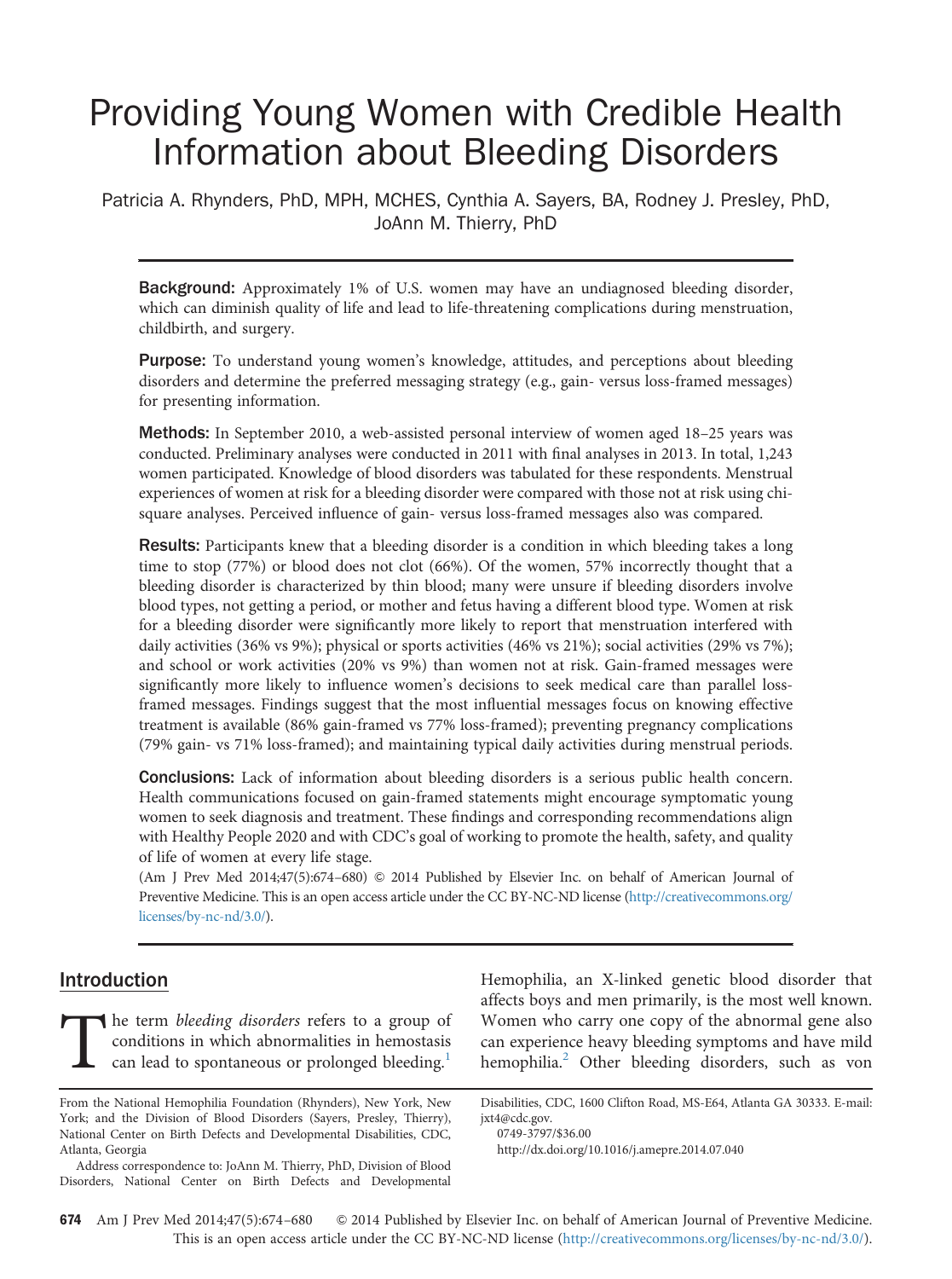Willebrand disease (VWD), are a result of inherited abnormalities on autosomal chromosomes and can affect both men and women. $3$  Symptoms resulting from these disorders can be more severe for women because of their associated effects on menstruation, pregnancy, and childbirth.<sup>[2,4,5](#page-5-0)</sup>

Approximately 1% or as many as 2 million women in the U.S. might have an undiagnosed bleeding disorder, $6$ yet most of these disorders remain undetected for years, and many are never diagnosed despite serious gynecologic and obstetric challenges experienced by these women throughout their lives. A 2009 CDC study<sup>7</sup> showed that the prevalence of VWD or other blood factor deficiencies among women with menorrhagia (excessive menstrual bleeding) was much higher than U.S. gynecologists generally perceived it to be. A systematic review<sup>8</sup> of published studies estimated that 5%–24% of women with menorrhagia might have undiagnosed VWD.

Women with bleeding disorders are at increased risk for complications such as anemia, bleeding during pregnancy, and postpartum hemorrhage and may undergo unnecessary hysterectomy and other uterine surgeries that can lead to life-threatening complica-tions.<sup>[4](#page-5-0)[,9](#page-6-0)</sup> Furthermore, undiagnosed bleeding disorders affect women's quality of life and well-being by limiting participation in education, employment, social, and leisure activities.<sup>9[,10](#page-6-0)</sup> Studies<sup>2,4,10</sup> have shown that complications can be decreased or prevented and quality of life can be improved by early diagnosis and appropriate management.

Since 1996, CDC has been committed to collaborative research to determine the prevalence of bleeding disorders, assess provider awareness of these conditions, and evaluate treatment and management options to improve care for women with bleeding disorders.<sup>[11](#page-6-0)</sup> Likewise, the National Hemophilia Foundation (NHF) has been working to raise awareness that women are affected by bleeding disorders.

In 2009, CDC and NHF entered into a cooperative agreement to improve the health of people with bleeding disorders through health education. Specific program activities focused on increasing awareness of bleeding disorders among undiagnosed women and health professionals. These activities are consistent with Healthy People 2020 objectives Blood Disorders and Blood Safety (BDBS)-14 and BDBS-15, which focus on appropriate referral of women who are symptomatic for timely and accurate diagnosis and treatment of bleeding disorders.<sup>12</sup>

To better understand young women's knowledge, attitudes, and perceptions about bleeding disorders, the NHF commissioned an online assessment conducted by Harris Interactive in 2010 to (1) assess women's

knowledge about bleeding disorders; (2) identify how women aged 18–25 years perceived menstrual problems within their personal, self-care, work/school, home, and social domains; (3) determine if young women were more likely to take action—such as seeking health care for heavy bleeding—because of the perceived benefits of taking action or because of the negative consequences of not taking action; and (4) determine the best strategies for developing and presenting key messages about menorrhagia and bleeding disorders to young women aged 18–25 years.

## Methods

In spring 2010, the NHF convened a panel of experts from NHF, CDC, and Harris Interactive to develop a survey instrument to assess the knowledge, attitudes, health behaviors, and menstrual experiences of young women. Over the course of 3 months, the group used an iterative process consisting of brainstorming activities and nominal group techniques to develop the survey instrument. Questions were developed to capture knowledge of menstruation and bleeding disorders; menstrual experiences within personal, self-care, work/school, home, and social contexts; health care–seeking behavior; preferred sources of health information; and demographic information.

After several rounds of review and revisions, items were finalized and agreed upon by the panel. In addition, the panel constructed a scenario about a young woman with symptoms of a bleeding disorder that was embedded in the survey and used to determine the preferred messaging strategy for presenting credible health information to young women. Owing to budget constraints, no formal pilot testing was done. However, members of the expert panel independently reviewed the questions and conducted a usability test before the survey was launched.

In September 2010, a national survey of women aged 18–25 years in the U.S. was conducted using a web-assisted personal interview. The survey was determined to be public health practice (non-research) by CDC on July 10, 2010. Therefore, an institutional review was not required. The survey was administered in English and took approximately 15 minutes to complete.

Respondents were selected from the Harris Poll Online (HPOL), a multimillion-member panel of cooperative online respondents. The panel has been used in other public health research studies. $13-18$  $13-18$  $13-18$  An invitation with a link to the online survey was e-mailed to 59,124 female members of the HPOL. A total of 1,243 women aged 18–25 years participated in the survey, with an overall response rate of 4.8%. Of those participants, the responses of 1,239 were used in the study analyses; the responses of four participants were excluded from the analyses because they had never had a menstrual period.

Preliminary analyses were conducted in 2011 and final analyses were completed in 2013. Data were weighted, using a rim-weighting algorithm,<sup>[19](#page-6-0)</sup> to be representative of the U.S. population of women aged 18–25 years. Variables used for weighting were region, age, education, household income, race and ethnicity, and a propensity score. Propensity score–matching methodology has a strong statistical lineage in situations of nonrandom assignment to groups.<sup>19,20</sup> The propensity score is used to correct for potential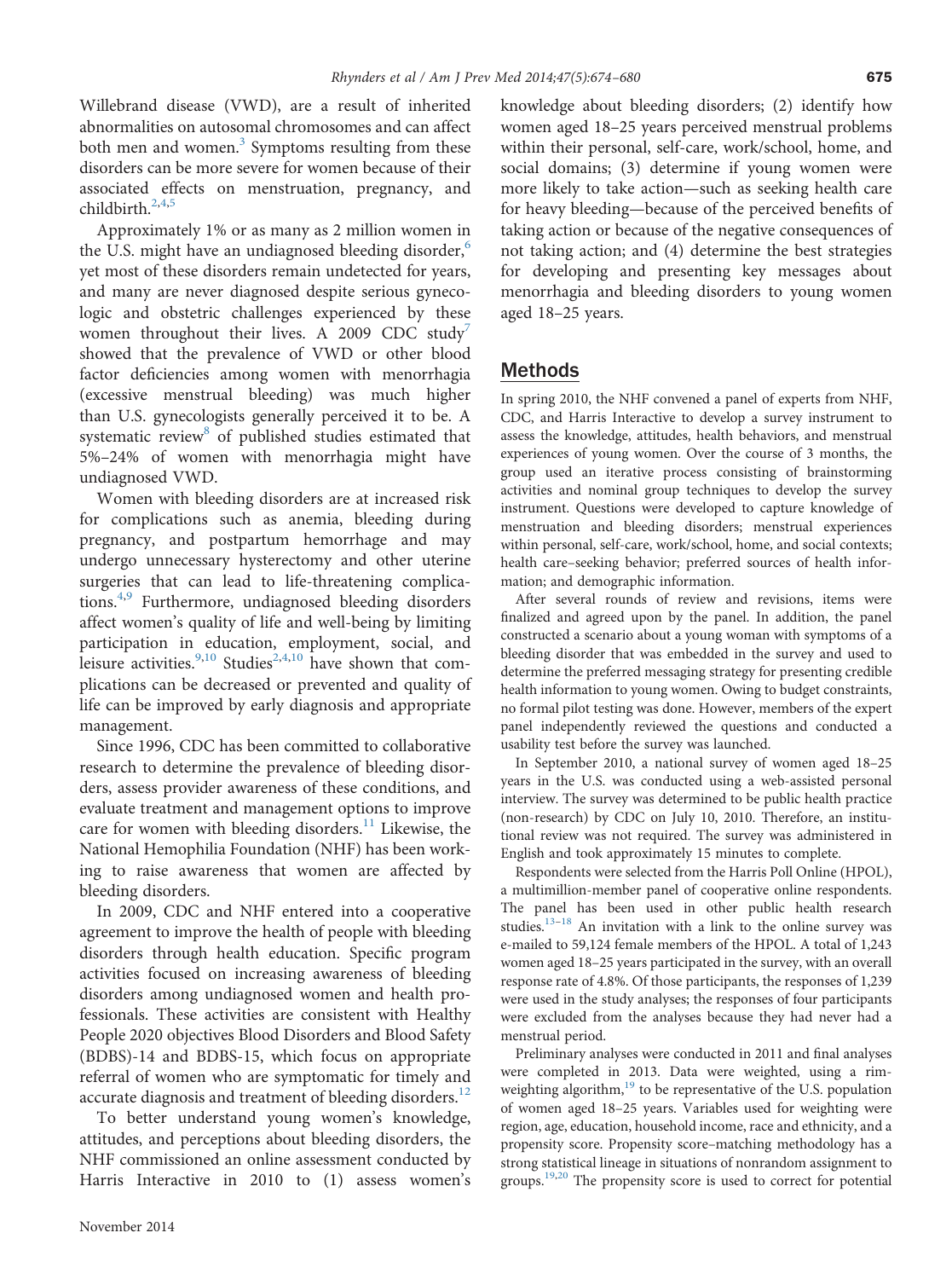attitudinal and behavioral biases that can arise with the use of an online panel that cannot be corrected through weighting of demographic characteristics alone.

These potential biases are associated with panelists' nonrandom choices to be active online, join a panel, and respond to a particular survey. The propensity score is designed to measure differences related to the way respondents share and use information and participate in or engage with society, two key dimensions associated with their nonrandom choices. To validate this approach, Harris Interactive has conducted numerous parallel tests comparing results from online research with results from probability-based samples.<sup>[20](#page-6-0)</sup>

After completing items about the symptoms of bleeding disorders and menstrual health, all respondents—with the exception of those diagnosed with a bleeding disorder—were presented a scenario about a young woman who had symptoms of a bleeding disorder ( $n=1,205$ ). Respondents were assigned randomly to react to messages from either a gain-framed  $(n=603)$  or loss-framed  $(n=602)$  perspective.

The gain-framed messages stressed that positive results would be gained by taking action to seek treatment from a healthcare professional. The loss-framed messages focused on the negative consequences of not taking such action. Women were asked to rate, on a scale of 1 to 4 (1 being not at all and 4 being a great deal), how motivating a series of statements would be in influencing them to seek treatment from a healthcare professional if they experienced similar symptoms.

Using weights provided by Harris Interactive, distribution of responses was calculated using SAS, version 9.3. Chi-square statistics were calculated to assess associations between variables. Significance tests were reported for probabilities  $< 0.05$ . Women were stratified into two categories: being at risk and not being at risk for a bleeding disorder. Those at risk were defined as either having periods lasting 8 days or longer, often or always bleeding through a pad or tampon in 1 hour or less, or often or always feeling a sense of flooding or gushing. These definitions are consistent with expert opinion as being predictive of bleeding disorders.<sup>[21](#page-6-0),[22](#page-6-0)</sup>

# Results

A total of 1,239 women aged 18–25 years participated in the survey. In the sample, 58% self-identified as white, 15% as black or African American, 15% as Hispanic, 8% as Asian or Pacific Islanders, and 5% as other (this survey did not use official Office of Management and Budget race and ethnicity categories to collect these data); 34% had completed high school and 45% had completed some college or had an associate degree; and 44% were unemployed, whereas 38% were employed part-time. Each geographic region of the U.S. was represented in the sample (Table 1).

## Knowledge of Bleeding Disorders

Women were asked to indicate whether seven statements about bleeding disorders were true or false. Approximately two thirds (66%) of participants correctly Table 1. Demographic characteristics of respondents  $(n=1,239)$ 

| Characteristic                   | $%$ <sup>a</sup> |
|----------------------------------|------------------|
| Race <sup>b</sup>                |                  |
| White                            | 58               |
| <b>Black or African American</b> | 15               |
| Asian or Pacific Islander        | 8                |
| Other race                       | 5                |
| Hispanic                         | 15               |
| <b>Education</b>                 |                  |
| Less than 12th grade             | 4                |
| Completed high school            | 34               |
| Some college or associate degree | 45               |
| Completed college                | 16               |
| Advanced degree                  | $\lt1$           |
| Region                           |                  |
| East                             | 22               |
| Midwest                          | 23               |
| South                            | 31               |
| West                             | 25               |
| Employment                       |                  |
| Full-time                        | 17               |
| Part-time                        | 38               |
| Unemployed                       | 44               |

<sup>a</sup>Percentages may not sum to 100 because of rounding error.

<sup>b</sup> This survey did not use official Office of Management and Budget race and ethnicity categories to collect these data.

identified blood that does not clot as a medical condition associated with a bleeding disorder. Although most respondents (77%) knew that bleeding takes a long time to stop when a person has a bleeding disorder, nearly six in ten (57%) incorrectly believed that a bleeding disorder is a medical condition in which the blood is too thin, and a little over one third (35%) were unsure of the answer. Almost half (49%) were unsure if a bleeding disorder is a condition in which a woman does not get her period, and almost half (49%) were unsure whether it involves blood types. More than a quarter (27%) of respondents did not know that bleeding disorders are not contagious ([Table 2](#page-3-0)).

## Menstrual Experience

Although 6% of the surveyed young women had ever thought they might have a bleeding disorder, only 2% had ever received such a diagnosis. However, 23% of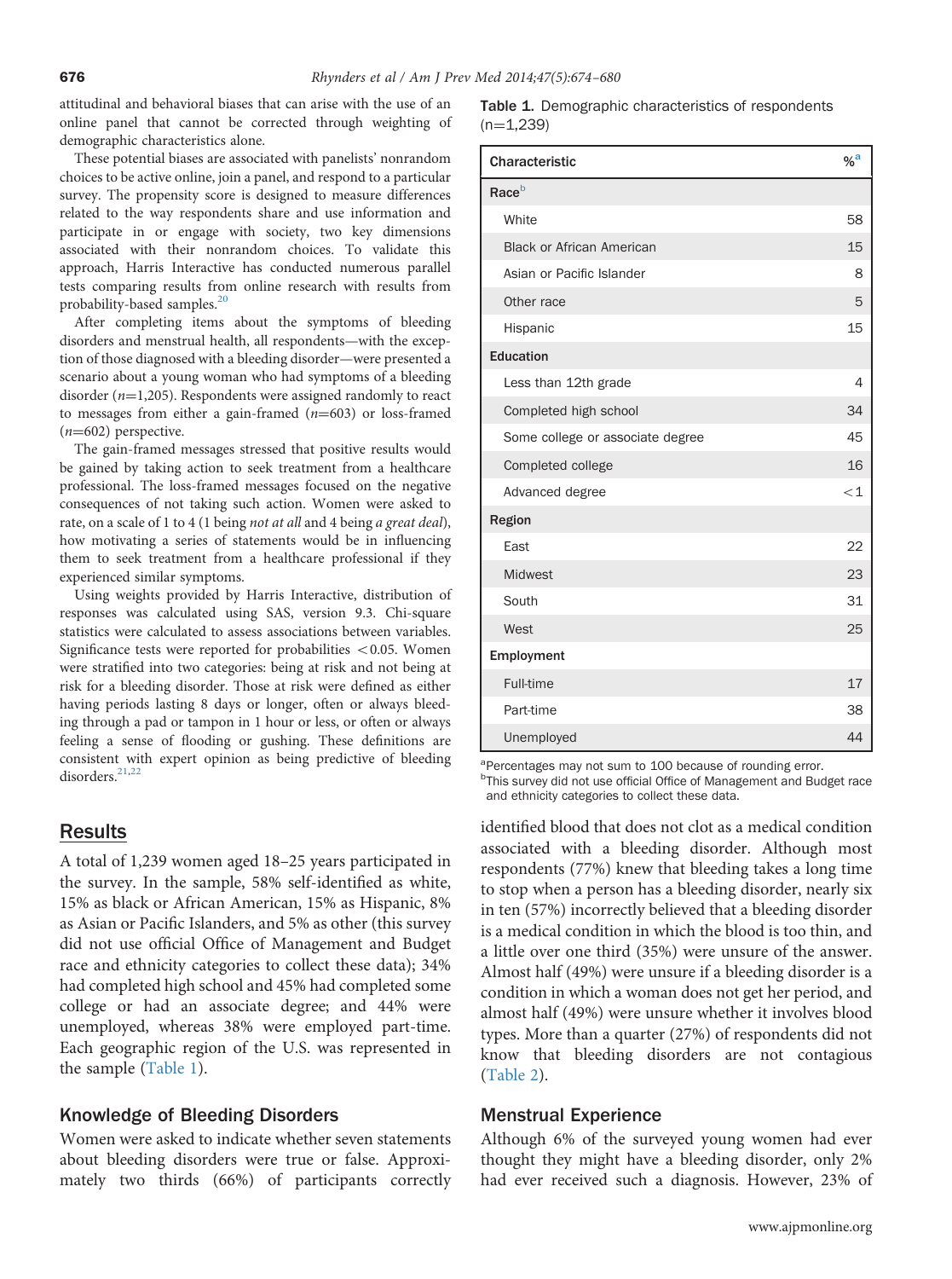| Young women's beliefs on bleeding disorders                      | True. % | False, % | Not sure, % |
|------------------------------------------------------------------|---------|----------|-------------|
| A bleeding disorder is a medical condition                       |         |          |             |
| in which it takes a long time for bleeding to stop. <sup>8</sup> | 77      | 1        | 22          |
| in which one's blood does not clot. <sup>a</sup>                 | 66      | 6        | 28          |
| in which the blood is too thin.                                  | 57      | 9        | 35          |
| that involves blood types.                                       | 17      | 32       | 50          |
| in which a woman does not get her period.                        | 15      | 36       | 49          |
| in which a mother and fetus have different blood types.          | 9       | 42       | 49          |
| that is contagious.                                              | 3       | 73       | 24          |

<span id="page-3-0"></span>Table 2. Knowledge of bleeding disorders among women aged  $18-25$  ( $n=1,239$ )

<sup>a</sup>Indicates that the statement is true.

respondents reported one or more at-risk symptoms of a bleeding disorder. Those at risk were defined as having either periods lasting 8 days or longer, often or always bleeding through a pad or tampon in 1 hour or less, or often or always feeling a sense of flooding or gushing.

Of those displaying at-risk symptoms  $(n=282)$ , 21% had periods that last 8 days or longer, 34% said they always or often bleed through a tampon or pad in 1 hour or less, and 71% said they always or often feel a sense of flooding or gushing. Compared with women not at risk for a bleeding disorder, women at risk reported that they endured significantly more stress during the heaviest days of their period  $(p<0.0001)$  and were significantly more likely to report that their period interfered with their everyday activities  $(p<0.0001)$ , particularly physical activities or sports ( $p < 0.0001$ ) and attendance at work or school ( $p < 0.0001$ ) (Table 3). Among women at risk, 20% had sought medical treatment for heavy periods versus 12% of women who were not at risk  $(p=0.0026)$ .

# Messages to Motivate Young Women to Seek Care

After reading a scenario about a young woman with symptoms of a bleeding disorder, respondents were asked to rate a series of statements on their ability to motivate them to seek treatment if they experienced similar symptoms. In other words, would young women be prompted to seek care because a potential negative health outcome would occur if they did not (lossframed)? Or, would they be more likely to seek care because a potential positive health gain would occur if they did (gain-framed)?

Overall, gain-framed message statements were more influential among respondents in the decision to seek

Table 3. Menstrual experience of young women at risk for a bleeding disorder vs. not at risk<sup>a</sup>

|                                                                                                                       | Moderate/great amount of<br>influence, % |                          |
|-----------------------------------------------------------------------------------------------------------------------|------------------------------------------|--------------------------|
| Menstrual experience                                                                                                  | At risk<br>$(n=282)$                     | Not at risk<br>$(n=957)$ |
| On the heaviest days of your period, how often does your period interfere with your daily<br>activities?              | 36                                       | 9                        |
| On the heaviest days of your period, how often does your period interfere with your sexual<br>activities?             | 49                                       | 47                       |
| On the heaviest days of your period, how often does your period interfere with your physical or<br>sports activities? | 46                                       | 21                       |
| On the heaviest days of your period, how often does your period interfere with your social<br>activities?             | 29                                       | 7                        |
| On the heaviest days of your period, how often does your period interfere with your school or<br>work activities?     | 20                                       | 9                        |

Note: Boldface indicates statistical significance ( $p < 0.0001$ ).

 $^{\rm a}$ We defined those at risk as having periods lasting 8 days or longer or often or always bleeding through a pad or tampon in an hour or less or often or always feeling a sense of flooding or gushing.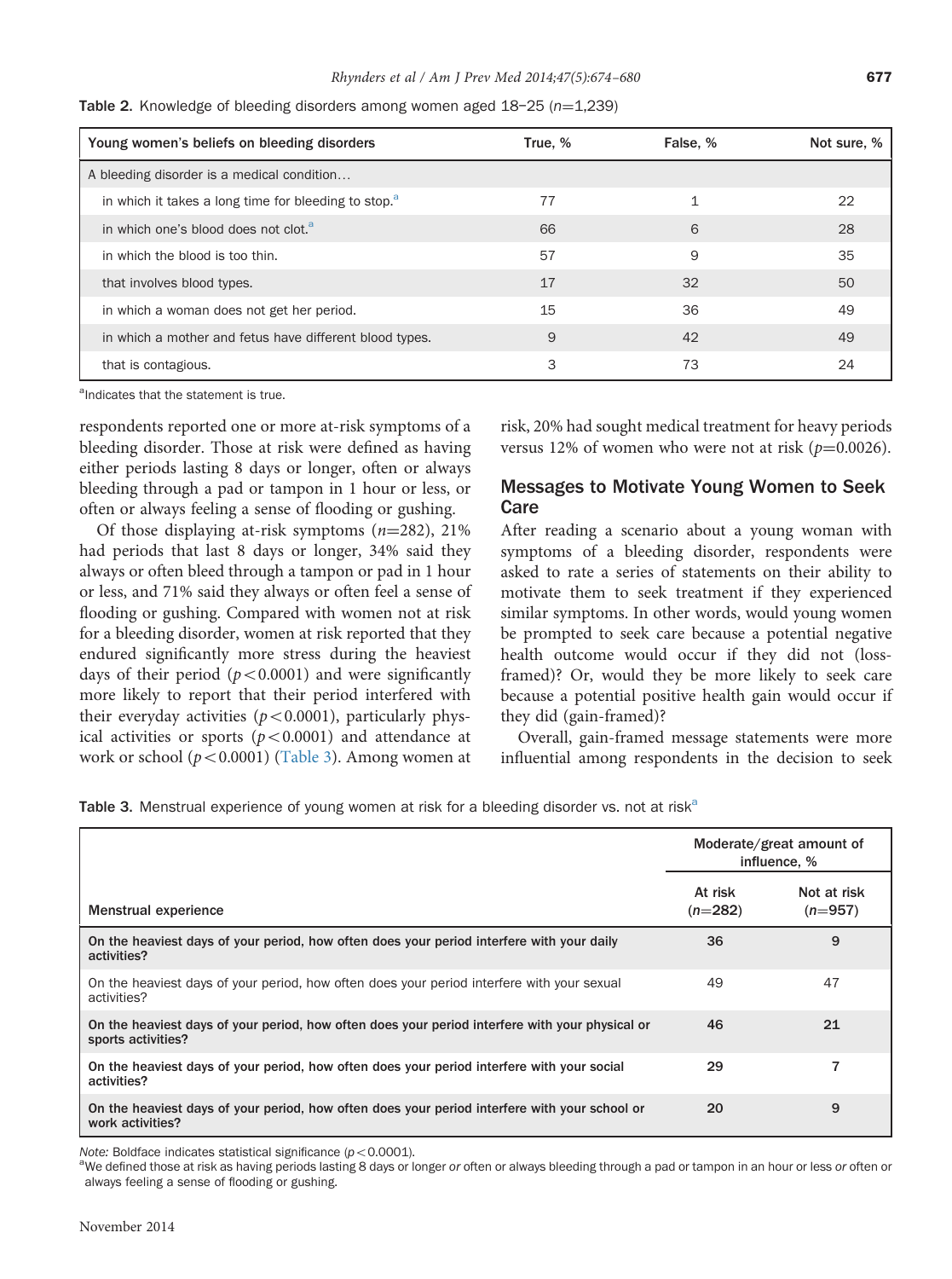treatment than were those that were loss-framed. Ten parallel message statements were presented in both gainand loss-framed wording. For six of the statements, the percentage of respondents who indicated the gainframed message would have a moderate or great amount of influence was significantly higher ( $p \leq 0.01$ ) than for the loss-framed statements. None of the loss-framed statements received a higher percentage of respondents, indicating a moderate or great amount of influence (Table 4).

Message statements in which gain-framed wording was more influential than loss-framed wording included the following: "…knowing there was an effective treatment available" (86% gain vs 77% loss); "…get my heavy bleeding under control so I would not be at risk for pregnancy complications" (79% gain vs 71% loss); "…go to school or work on days I have my period" (83% gain vs 77% loss); "…get my heavy bleeding under control so I would not be at risk for a miscarriage in the future" (77% gain vs 67% loss); "…have dental work without bleeding" (65% gain vs 54% loss); and "…not have to buy so many pads and tampons" (57% gain vs 48% loss) (Table 4).

## Preferred Channel for Receiving Information

Respondents were asked to identify their preferred channels for receiving information about general health, women's health, menstruation, heavy periods, and bleeding disorders. Respondents also were asked to select their top two choices from a list of traditional (e.g., print

media, television, radio) and digital media (e.g., webcasts/ webinars, e-mail, social media, blogs/discussion boards) and were provided an option to select none of these. Respondents increasingly chose none of these as a preferred channel of receiving health information related to menstruation (48%); heavy periods (51%); and bleeding disorders (51%) compared with their selections regarding general health (37%) and women's health information (38%).

# **Discussion**

The results of this study suggest that lack of information about bleeding disorders is a problem because many women were unsure about the definition. Lack of knowledge also was evident in that fewer than half of respondents recognized that periods lasting 8 days or longer should be cause for concern. Women at risk perceived their stress to be higher during the heaviest days of their periods and believed that heavy bleeding interfered with activities of daily living, which in turn affected quality of life. Educating women regarding symptoms, particularly soaking through a pad or tampon in 1 hour or less (which they might have considered normal), could prompt them to initiate a conversation with a healthcare professional.

Health messages can be worded based on the perceived behavioral gains or losses of taking actions that affect health. This approach is referred to in the health communications literature as gain- or loss-framed

Table 4. Perceived influence of gain-framed versus loss-framed messages

|                                                                                                                             | Moderate/great amount of<br>influence, % |                          |
|-----------------------------------------------------------------------------------------------------------------------------|------------------------------------------|--------------------------|
| <b>Messages</b>                                                                                                             | Gain-framed<br>$(n=603)$                 | Loss-framed<br>$(n=602)$ |
| Knowing there was an effective treatment available                                                                          | 86                                       | 77                       |
| Through treatment, I could get my heavy bleeding under control so I would not be at risk for<br>pregnancy complications     | 79                                       | 71                       |
| Being able to go to school or work on days I have my period                                                                 | 83                                       | 77                       |
| Through treatment, I could get my heavy bleeding under control so I would not be at risk for a<br>miscarriage in the future | 77                                       | 67                       |
| Being able to have surgery without worrying about bleeding heavily                                                          | 70                                       | 70                       |
| Being able to plan social activities on days I have my period                                                               | 76                                       | 74                       |
| I would be able to be more active on the days I have my period                                                              | 73                                       | 72                       |
| Being able to have sexual activity whenever I want                                                                          | 55                                       | 52                       |
| I would be able to have dental work without bleeding                                                                        | 65                                       | 54                       |
| I would save money and not have to buy so many pads and tampons                                                             | 57                                       | 48                       |

Note: Boldface indicates statistical significance ( $p \leq 0.01$ ).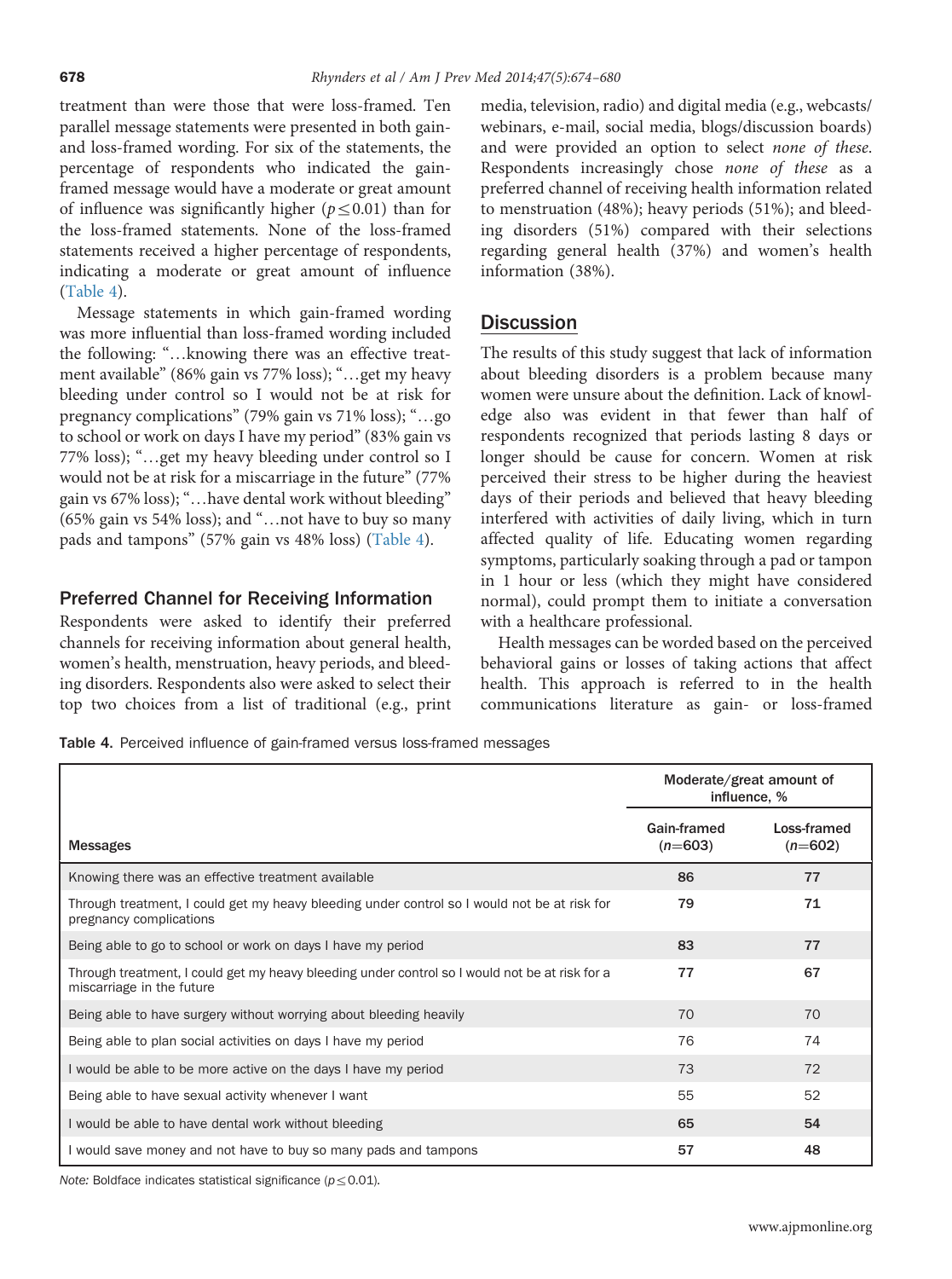<span id="page-5-0"></span>messaging.<sup>23</sup> Some studies<sup>[24,25](#page-6-0)</sup> have shown that gainframed messages are effective in situations in which the risk associated with the health behavior is low. Conversely, when the risk is high, loss-framed messages might be more effective.

Meta-analyses $^{26,27}$  $^{26,27}$  $^{26,27}$  of health message framing indicate that gain-framed messages might be more persuasive than loss-framed messages when promoting preventionoriented behaviors. Jonathan van't Riet and colleagues<sup>28</sup> postulate that message framing might have implications for increasing acceptance of health-promoting messages. This is because "information acceptance might be of critical importance" and "people seeking information on the Internet are most likely to select information that seems relevant, interesting, and trustworthy."<sup>[28](#page-6-0)</sup>

Data from this study suggest that messages to influence women who have symptoms of a bleeding disorder to seek health care should focus on gain-framed statements. The messages that survey respondents found most compelling were those that focused on knowing that there is treatment available, that care for the disorder can prevent pregnancy complications and miscarriages, and that care could result in a work and school life that is not disrupted by heavy bleeding. The NHF is using the findings from this study to revise existing loss-framed health communication materials with new gain-framed messaging.

Respondents were asked to select their preferred channel for receiving health information from a list of traditional and digital media. Roughly half indicated that none of the channels listed were a preferred way to receive information about menstruation, heavy periods, and bleeding disorders. Perhaps, as health topics became more personal, women were more likely to select "none of the above" because they may prefer to receive information from individualized communication channels such as healthcare providers, family members, or friends. Unfortunately, these response choices were not included for this question. Further study is needed to determine the best dissemination channels for presenting key messages about these topics to young women.

#### Limitations

The use of online polls has become increasingly valuable in finding out what people think and how they behave. However, the use of online polling as a methodology has several limitations that might affect interpretation of our results. This study's sample was selected from the HPOL panel and completion was voluntary; therefore, selfselection bias was a limitation. Surveys that rely on selfreport might be subject to intentional deception, poor recall, or misunderstanding of the questions. Women who are willing to disclose information about their menstrual

experiences might differ from those who are not. Respondents reported their personal experiences and responses were not verified independently.

Finally, the low response rate is of concern and limits the generalizability of these findings. Owing to resource constraints, the authors were unable to pilot test the survey or engage the survey contractor in additional follow-up activities. Despite these limitations, the findings have provided valuable information that can be used to develop health communication strategies that will influence young women to seek care if they have symptoms suggestive of a bleeding disorder.

#### **Conclusions**

Lack of information about bleeding disorders among young women is a serious public health concern. Barriers identified through this study, such as lack of knowledge about symptoms and ineffective messaging, may contribute to as many as 2 million women in the U.S. with an undiagnosed bleeding disorder. $6$  A public health framework that includes evidence-based health communications focused on gain-framed statements could influence symptomatic young women to seek diagnosis and treatment. These findings and corresponding recommendations align with Healthy People 2020's national health objectives<sup>[12](#page-6-0)</sup> and CDC's health protection goal for women —working to promote the health, safety, and quality of life of women at every life stage.<sup>[29](#page-6-0)</sup>

The findings and conclusions in this report are those of the authors and do not necessarily represent the official positions of the Centers for Disease Control and Prevention or the National Hemophilia Foundation.

No financial disclosures were reported by the authors of this paper.

## References

- 1. [Blanchette VS, Sparling C, Turner C. Inherited bleeding disorders.](http://refhub.elsevier.com/S0749-3797(14)00407-3/sbref1) [Baillieres Clin Haematol 1991;4\(2\):291](http://refhub.elsevier.com/S0749-3797(14)00407-3/sbref1)–332.
- 2. [James AH. Women and bleeding disorders. Haemophilia. 2010;16\(S5\):](http://refhub.elsevier.com/S0749-3797(14)00407-3/sbref2) [160](http://refhub.elsevier.com/S0749-3797(14)00407-3/sbref2)–7.
- 3. [Nichols WL, Hultin MB, James AH, et al. Von Willebrand disease](http://refhub.elsevier.com/S0749-3797(14)00407-3/sbref3) [\(VWD\): evidence-based diagnosis and management guidelines, the](http://refhub.elsevier.com/S0749-3797(14)00407-3/sbref3) [National Heart, Lung, and Blood Institute \(NHLBI\) Expert Panel](http://refhub.elsevier.com/S0749-3797(14)00407-3/sbref3) [report \(USA\). Haemophilia 2008;14\(2\):171](http://refhub.elsevier.com/S0749-3797(14)00407-3/sbref3)–232.
- 4. [Byams VR. Women with bleeding disorders. J Womens Health 2007;](http://refhub.elsevier.com/S0749-3797(14)00407-3/sbref4) [16\(9\):1249](http://refhub.elsevier.com/S0749-3797(14)00407-3/sbref4)–51.
- 5. [James AH. More than menorrhagia: a review of the obstetric and](http://refhub.elsevier.com/S0749-3797(14)00407-3/sbref5) [gynaecological manifestations of bleeding disorders. Haemophilia](http://refhub.elsevier.com/S0749-3797(14)00407-3/sbref5) [2005;11\(4\):295](http://refhub.elsevier.com/S0749-3797(14)00407-3/sbref5)–307.
- 6. [Rodeghiero F, Castaman G, Dini E. Epidemiological investigation of](http://refhub.elsevier.com/S0749-3797(14)00407-3/sbref6) [the prevalence of von Willebrand](http://refhub.elsevier.com/S0749-3797(14)00407-3/sbref6)'s disease. Blood 1987;69:454.
- 7. [Byams VR, Anderson BL, Grant AM, et al. Evaluation of bleeding](http://refhub.elsevier.com/S0749-3797(14)00407-3/sbref7) [disorders in women with menorrhagia: a survey of obstetrician](http://refhub.elsevier.com/S0749-3797(14)00407-3/sbref7)[gynecologists. Am J Obstet Gynecol 2012;207\(4\):269. e1](http://refhub.elsevier.com/S0749-3797(14)00407-3/sbref7)–269.e5.